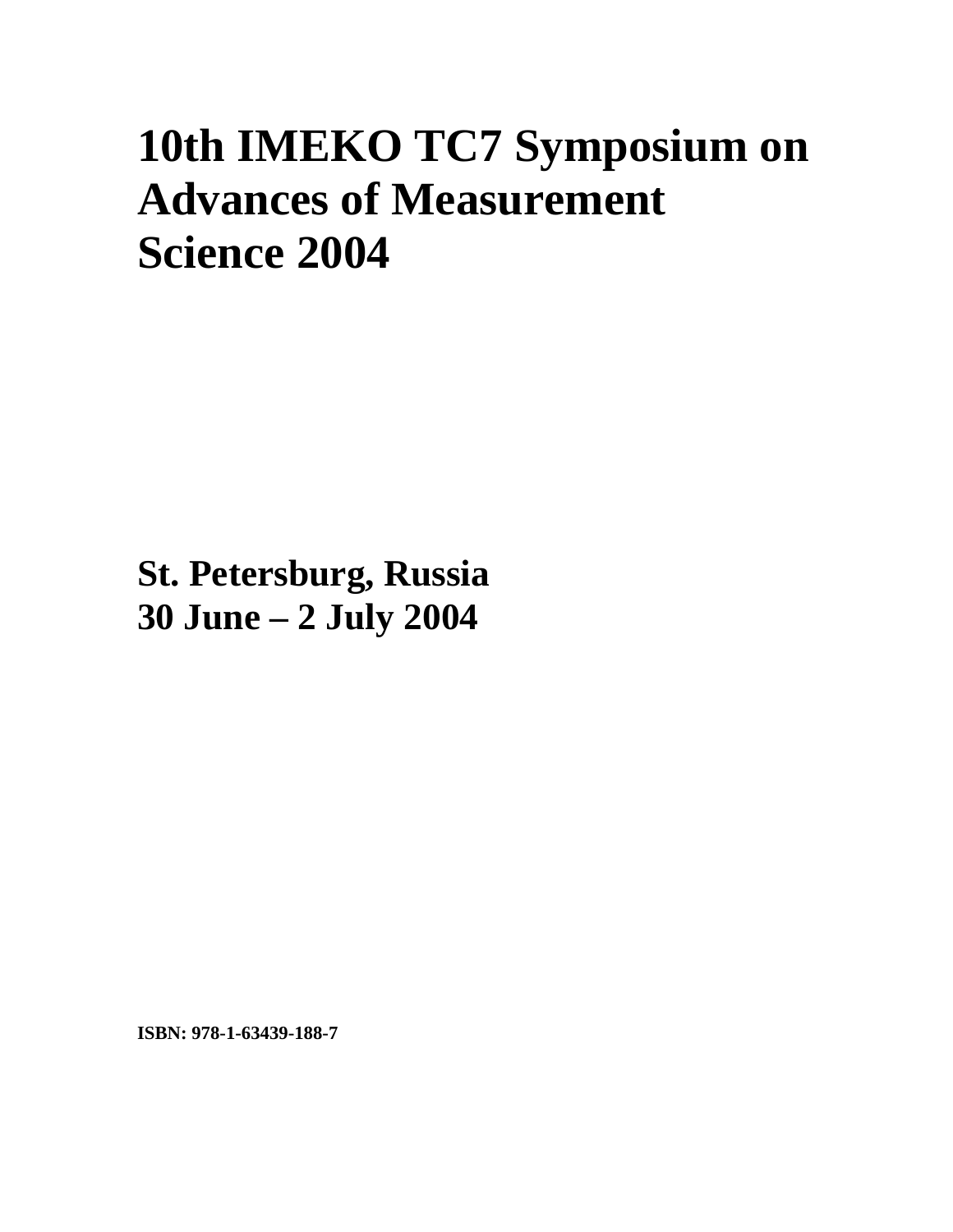**Printed from e-media with permission by:** 

Curran Associates, Inc. 57 Morehouse Lane Red Hook, NY 12571



**Some format issues inherent in the e-media version may also appear in this print version.** 

Copyright© (2004) by the International Measurement Confederation (IMEKO) All rights reserved.

Printed by Curran Associates, Inc. (2014)

For permission requests, please contact the International Measurement Confederation (IMEKO) at the address below.

IMEKO Secretariat P.O. Box 457 H-1371 Budapest Hungary

Phone/Fax: +36 1 353 1562

imeko@t-online.hu

## **Additional copies of this publication are available from:**

Curran Associates, Inc. 57 Morehouse Lane Red Hook, NY 12571 USA Phone: 845-758-0400 Fax: 845-758-2634 Email: curran@proceedings.com Web: www.proceedings.com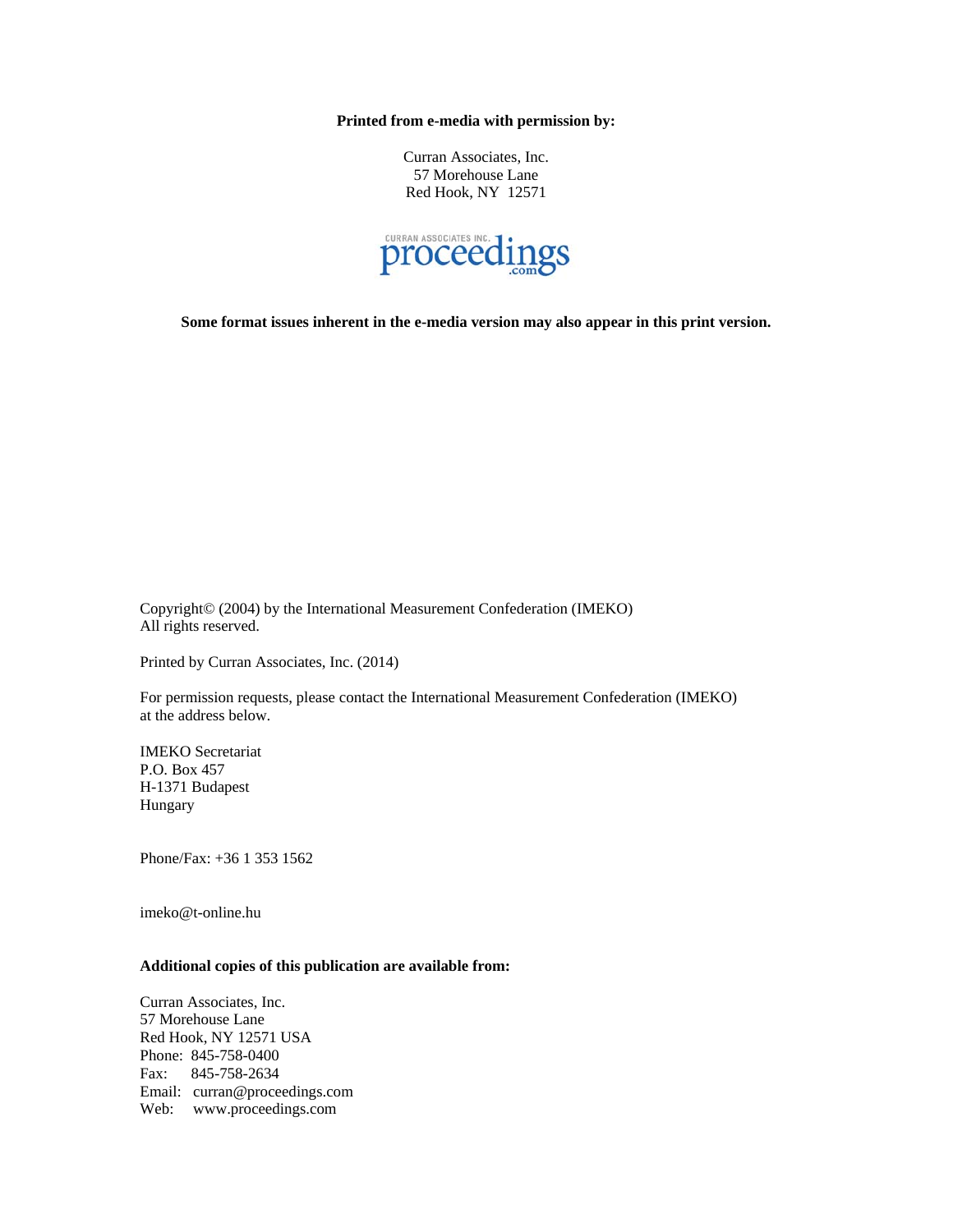## **TABLE OF CONTENTS**

| Joel Michell                                                                                             |  |
|----------------------------------------------------------------------------------------------------------|--|
| ETHICAL ASPECTS OF MEASUREMENT-RELATED RESEARCH AND ENGINEERING                                          |  |
| Roman Z. Morawski                                                                                        |  |
|                                                                                                          |  |
| Ludwik Finkelstein                                                                                       |  |
|                                                                                                          |  |
| Macel J. Boumans                                                                                         |  |
|                                                                                                          |  |
| Peter Sydenham, Richard Thorn                                                                            |  |
| INFLUENCE OF INTERNET METROLOGY ON ADVANCES OF MEASUREMENT SCIENCE 42<br>Dietrich Hofmann, Gerhard Linss |  |
| NATIONAL DEMAND FOR METROLOGY AND ITS DEVELOPMENT IN THE FIRST                                           |  |
|                                                                                                          |  |
| Yu. V. Tarbeev                                                                                           |  |
|                                                                                                          |  |
| Luca Mari                                                                                                |  |
| TOWARDS A GENERAL METROLOGY FOR DESIGNING SUB-NOISE MEASUREMENT                                          |  |
| R. Osegueda, G. R. Keller, S. A. Starks, R. Araiza, D. Bizyaev, V. Kreinovich                            |  |
| GROUP-THEORETIC APPROACH AS A GENERAL FRAMEWORK FOR SENSORS, NEURAL                                      |  |
| Hung T. Nguyen, Vladik Kreinovich, Chitta Baral, Valery D. Mazin                                         |  |
| MODELLING MEASUREMENTS AS TIMED INFORMATION PROCESSES IN SIMPLEX                                         |  |
|                                                                                                          |  |
| Graçaliz P. Dimuro, Antônio Carlos R. Costa, Vladik Kreinovich                                           |  |
| SCIENCE AND TECHNOLOGY OF MEASUREMENT - A UNIFYING GRAPHIC-BASED                                         |  |
|                                                                                                          |  |
| Karl H. Ruhm                                                                                             |  |
|                                                                                                          |  |
| Valery Granovsky                                                                                         |  |
| <b>COARSE-GRAINED INFORMATION AND ITS APPLICATION TO A FORMAL THEORY OF</b>                              |  |
|                                                                                                          |  |
| Hiroshi Watanabe                                                                                         |  |
|                                                                                                          |  |
| Vadim G. Knorring                                                                                        |  |
| Komyo Kariya, Shigeru Takayama                                                                           |  |
| THE CALIPER RULE AS A PARTICULAR CASE OF RESIDUE NUMBER SYSTEM                                           |  |
|                                                                                                          |  |
| Roberto Lojacono                                                                                         |  |
| <b>CORRECTION OF DYNAMIC ERROR BY THE "BLIND" METHOD. A DIFFERENTIAL</b>                                 |  |
|                                                                                                          |  |
| Jacek Nalepa                                                                                             |  |
|                                                                                                          |  |
| Edi Kulderknup                                                                                           |  |
|                                                                                                          |  |
| Filippo Attivissimo, Nicola Giaquinto, Mario Savino                                                      |  |
| <b>MODELLING AND UNCERTAINTY OF HIGH-ACCURACY ROUNDNESS MEASUREMENT  118</b>                             |  |
| Maurice G. Cox, Annarita Lazzari                                                                         |  |
| SOME REMARKS ON THE USE OF U-SHAPE PROBABILITY DISTRIBUTION FUNCTIONS IN                                 |  |
|                                                                                                          |  |
| A. S. Ribeiro, J. A. Sousa, M. P. Castro                                                                 |  |
| PROBABILITIES, INTERVALS, WHAT NEXT? EXTENSION OF INTERVAL COMPUTATIONS                                  |  |
|                                                                                                          |  |
| Vladik Kreinovich, Gennady N. Solopchenko, Scott A. Ferson, Lev Ginzburg, Richard Alo                    |  |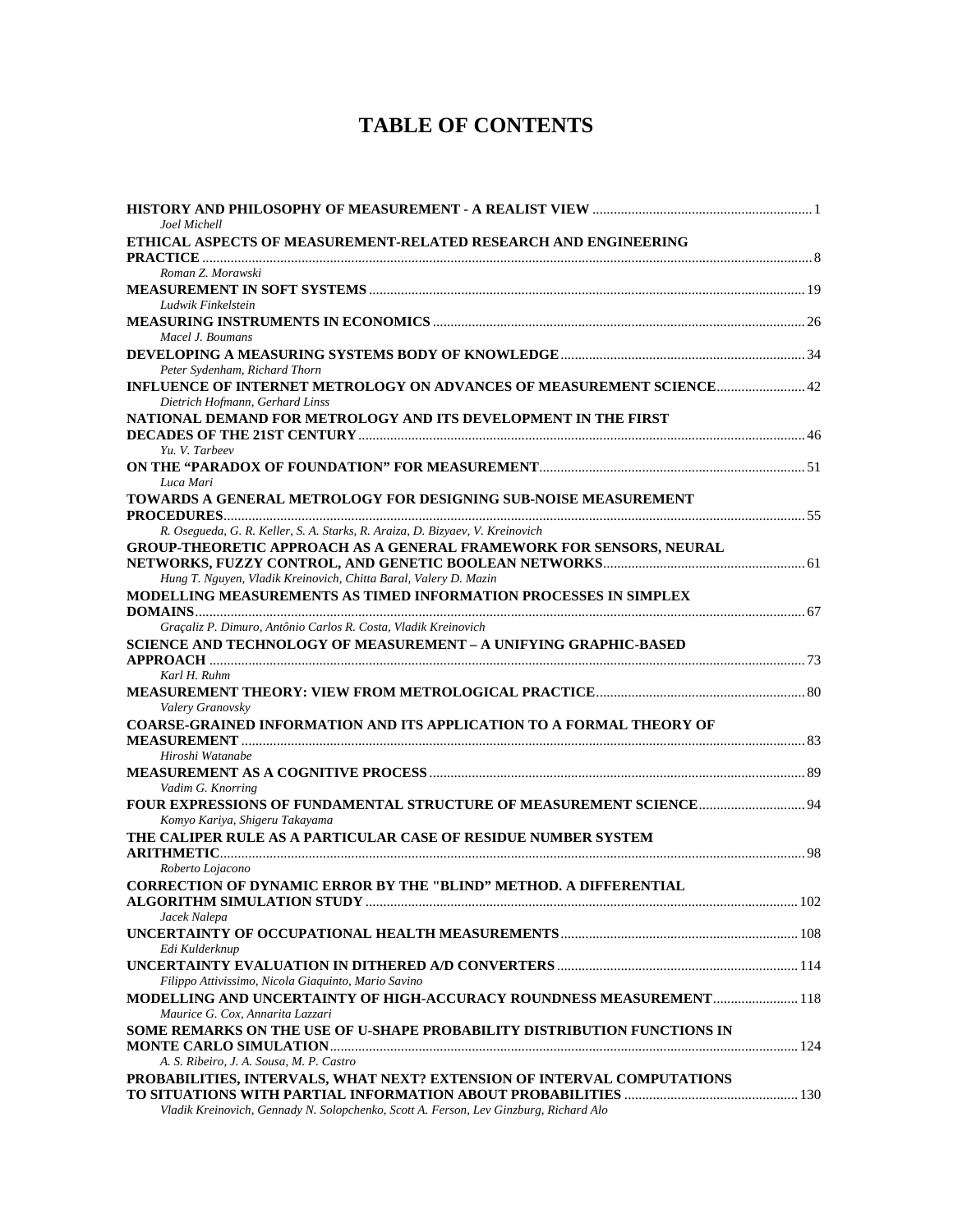| <b>INCREASED ACCURACY OF MEASUREMENT OF HIGH-SENSITIVITY MM-RANGE</b><br>RADIOMETRIC EQUIPMENT INTENDED FOR MEDICAL-BIOLOGICAL APPLICATION  136 |  |
|-------------------------------------------------------------------------------------------------------------------------------------------------|--|
| Yury Skripnik, Aleksandr Krasuk, Vyacheslav Manoylov, Sergey Peregudov, Aleksey Yanenko                                                         |  |
|                                                                                                                                                 |  |
| Alexander Zaiko, Taisiya Zaiko                                                                                                                  |  |
|                                                                                                                                                 |  |
| Dusan Agrez                                                                                                                                     |  |
| PC-BASED MEASUREMENT INSTRUMENTS: UNCERTAINTY ASSESSMENT UNDER                                                                                  |  |
|                                                                                                                                                 |  |
| Salvatore Nuccio, Ciro Spataro, Giovanni Tine<br>SOME ASPECTS OF HARD MEASUREMENT ASSURANCE OF ELECTRO-MAGNETIC                                 |  |
|                                                                                                                                                 |  |
| G. O. Sukach, P. S. Smertenko, A. V. Bushma, Yu. V Zarkov, L. P. Pochekailova                                                                   |  |
| <b>DIMENSIONLESS SENSITIVITY AS THE BASE FOR ESTIMATION OF ERROR OF METERS</b>                                                                  |  |
|                                                                                                                                                 |  |
| P. S. Smertenko, A. V. Maryenko, L. P. Pochekaylova                                                                                             |  |
| STUDY OF "LAW OF PROPAGATION OF UNCERTAINTY" ON THE ISO-GUM -                                                                                   |  |
|                                                                                                                                                 |  |
| Yasuo Iwaki, Tadao Inamura                                                                                                                      |  |
| HANDLING AND TREATMENT OF MEASUREMENT DATA FROM DIFFERENT GROUPS OR                                                                             |  |
| Anna G. Chunovkina, Patrizia Ciarlini, Maurice G. Cox, Franco Pavese                                                                            |  |
|                                                                                                                                                 |  |
| Przemyslaw Otomanski                                                                                                                            |  |
| <b>ESTIMATE OF MEASUREMENT UNCERTAINTY USING ANALOG SWITCHES IN</b>                                                                             |  |
|                                                                                                                                                 |  |
| <b>Ulf Persson</b>                                                                                                                              |  |
| MINIMIZATION OF UNCERTAINTIES IN MEASUREMENTS WITH REPEATED                                                                                     |  |
| Igor Zakharov, Natalya Shtefan                                                                                                                  |  |
| THE ZERO-FLUX CURRENT TRANSFORMER TO IMPROVING ACCURACY WITH                                                                                    |  |
|                                                                                                                                                 |  |
| Franco Castelli                                                                                                                                 |  |
| A CONSTANT TEMPERATURE OPERATION THERMORESISTIVE SIGMA-DELTA SOLAR                                                                              |  |
|                                                                                                                                                 |  |
| Amauri Oliveira, Lígia S. Palma, Alexandre S. Costa, Raimundo C. S. Freire, Antônio C. C. Lima                                                  |  |
| <b>FUNCTIONAL DIGITAL-TO-ANALOG CONVERTERS – NEW OPPORTUNITIES OF</b>                                                                           |  |
| V. M. Sapelnikov, A. D. Maksutov, G. Ju. Kolovertnov, R. A. Khakimov                                                                            |  |
| METROLOGICAL ASPECTS OF NON-STATIONARY SIGNAL TRANSFORMATION FOR                                                                                |  |
|                                                                                                                                                 |  |
| G. F. Malykhina, A. V. Merkusheva                                                                                                               |  |
| <b>HOW TO BEST COMPRESS 3D MEASUREMENT DATA UNDER GIVEN GUARANTEED</b>                                                                          |  |
|                                                                                                                                                 |  |
| Olga Kosheleva, Sergio Cabrera, Brian Usevitch, Edward Vidal Jr.                                                                                |  |
| PROCESSING OF THE RADIATION MEASUREMENT SIGNALS IN THE SPECTROMETRIC                                                                            |  |
| R. M. Mirsalimov, L. R. Bekirova, A. A. Abbas-Zadeh                                                                                             |  |
| ELIMINATING IMPULSIVE DISTURBANCES USING ADAPTED WEIGHTED MEDIANS 218                                                                           |  |
| Janusz Sawicki                                                                                                                                  |  |
| <b>COMPARISON OF DIFFERENT PARAMETERS FOR THE ANALYSIS OF ELECTRICAL</b>                                                                        |  |
|                                                                                                                                                 |  |
| Domenico Alessandro Lampasi, Luca Podestà                                                                                                       |  |
| <b>IMPROVING PERFORMANCE OF ENCODERS BASED SYSTEMS USING WAVELET</b>                                                                            |  |
| J. M. D. Pereira, O. Postolache, P. Girao                                                                                                       |  |
|                                                                                                                                                 |  |
| Yury K. Rybin                                                                                                                                   |  |
| PROGRAMMING OF COORDINATE MEASURING MACHINE USING GENETIC                                                                                       |  |
|                                                                                                                                                 |  |
| Miha Kovacic, Miran Brezocnik, Joze Balic, Franci Cus                                                                                           |  |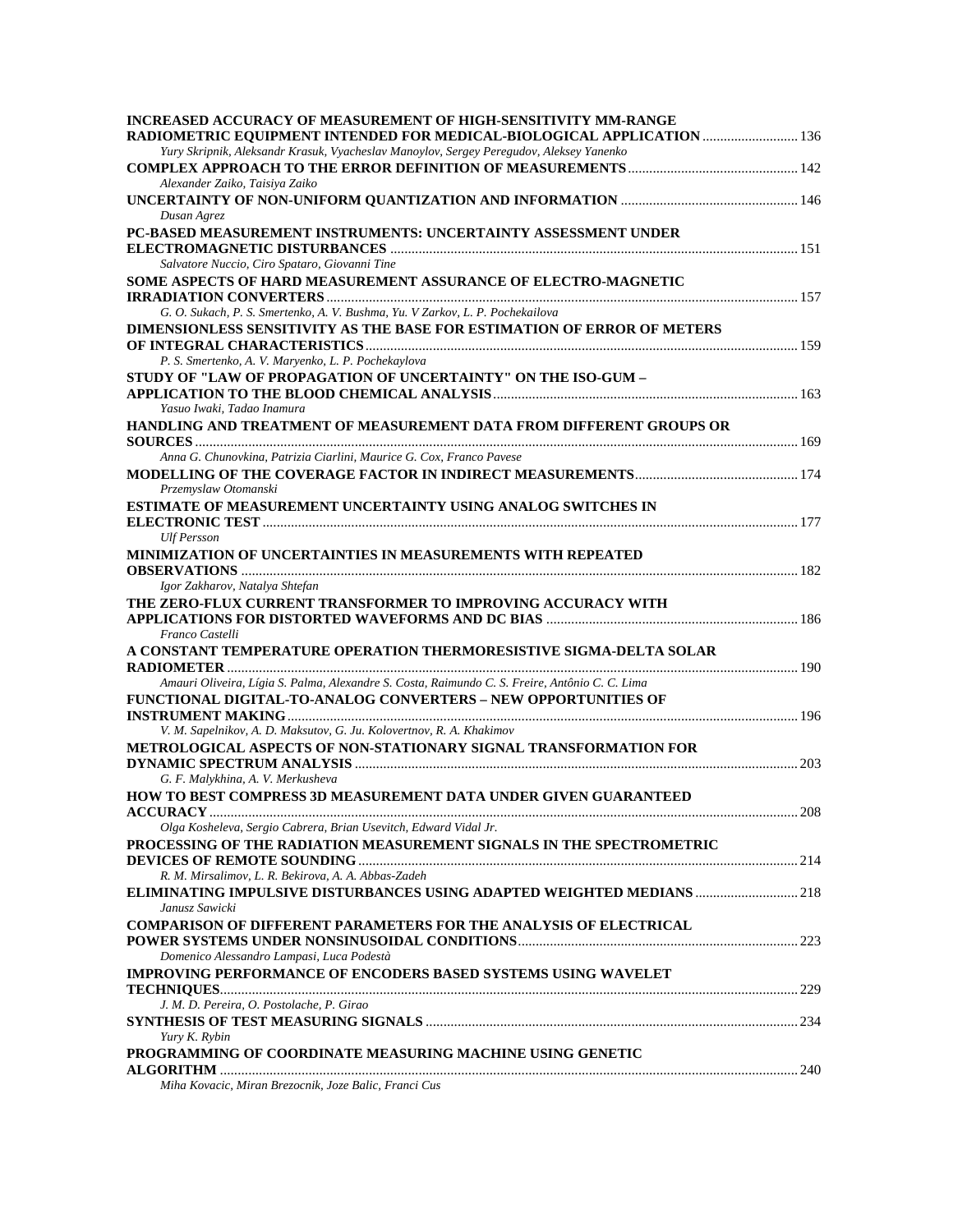| NEURAL NETWORK METHODS IN APPLICATION FOR MYOELECTRICAL SIGNALS                                           |  |
|-----------------------------------------------------------------------------------------------------------|--|
|                                                                                                           |  |
| Vladislav Pavlov, Vjacheslav P. Shkodyrev, Boris Ivanov                                                   |  |
| ARTIFICIAL NEURAL NETWORKS IN CONCENTRATION METERS FOR HETEROGENEOUS                                      |  |
| Vladimir S. Fetisov                                                                                       |  |
|                                                                                                           |  |
| DISTRIBUTED PROCESSING OF MEASUREMENT RESULTS IN A CONTROL SYSTEM: CAN                                    |  |
| Danila S. Smolko                                                                                          |  |
| EXPERT SYSTEM FOR THE IDENTIFICATION AND CLASSIFICATION OF THE LOCAL                                      |  |
|                                                                                                           |  |
| Leo Van Biesen, Patrick Boets, Frank Louage, Tom Bostoen                                                  |  |
|                                                                                                           |  |
| Alexander Vasilyev, Dmitry Tarkhov, Gleb Guschin                                                          |  |
| THE INTRINSICALLY SAFE MONITORING SYSTEM WITH INTELLIGENT SENSORS  269                                    |  |
| Andrzej Kobosko, Zbigniew Pietrusinski                                                                    |  |
| <b>INTEGRATE INFORMATION CONSUMER NEED BASED ON INFORMATION AND</b>                                       |  |
|                                                                                                           |  |
| Stephane Perrin, Eric Benoit, Laurent Foulloy                                                             |  |
|                                                                                                           |  |
| Gennadiy I. Peredelskiy                                                                                   |  |
| ESTIMATING THE SAMPLING STRATEGY FOR THE ISO SYSTEM OF LIMITS AND FITS IN                                 |  |
|                                                                                                           |  |
| Frank Michael Cebulla, Sagar Midha, Gordon Smith                                                          |  |
| RADIOFREQUENCY SINGLE PROBE-BASED MEASUREMENTS OF LEVEL/INTERFACE                                         |  |
|                                                                                                           |  |
| A. S. Sovlukov, V. I. Tereshin, V. A. Viktorov                                                            |  |
| THE DEVELOPMENT OF METHODS OF THE SUPERWEAK INTENSITY RADIATIONS                                          |  |
|                                                                                                           |  |
| Yurij Skripnik, Sergej Sit'Ko, Konstantin Shevchenko, Aleksej Yanenko                                     |  |
| DEVELOPMENT OF TECHNIQUE FOR DETERMINATION OF METROLOGICAL                                                |  |
| PARAMETERS OF TECHNOLOGICAL SYSTEM CLWS-300/C FOR SYNTHESIS OF HIGH                                       |  |
|                                                                                                           |  |
| Sergei A. Bartik, Sergei E. Frizin, Valery P. Kiryanov, Alexei V. Kiryanov, Sergei A. Kokarev, Dmitry Yu. |  |
| Kruchinin, Vladislav G. Nikitin, Oleg B. Yakovlev                                                         |  |
|                                                                                                           |  |
| Ciska Heida, Paul L. Regtien                                                                              |  |
|                                                                                                           |  |
| Takao Kokubu, Masaharu Oku                                                                                |  |
|                                                                                                           |  |
| Shigeru Takayama, Hidetaka Sakakibara, Komyo Kariya                                                       |  |
| HYBRID FIBER OPTIC TEMPERATURE SENSOR USING PULSE CODING OF OPTICAL                                       |  |
|                                                                                                           |  |
| Sergey A. Zadvornov, Alexander A. Sokolovsky                                                              |  |
| ADVANCES IN THE MATHEMATICAL MODELLING OF SENSORS AND ACTUATORS 327                                       |  |
| Sanowar H. Khan, Ludwik Finkelstein, Kenneth T. V. Grattan                                                |  |
| ABOUT THE METHOD OF NON-LINEAR UNSTEADY FLUID FORCES MEASUREMENT 333                                      |  |
| Volodymyr Tsymbalyuk, Jiri Linhart, Petr Helebrant                                                        |  |
|                                                                                                           |  |
| Petr Helebrant                                                                                            |  |
| PHASED ANTENNA ARRAY RESOLUTION ENHANCEMENT FOR INSPECTION OF                                             |  |
|                                                                                                           |  |
| Irina O. Bolotina                                                                                         |  |
| DIAGNOSTICS OF UPPER LAYER ON A SURFACE OF HALF-INFINITE MEDIA BY THE                                     |  |
|                                                                                                           |  |
| S. P. Lukjanov, R. A. Stepanov, O. V. Stoukatch                                                           |  |
| AN EXTENSION OF THE BAYESIAN EXPRESSION FOR RECALIBRATION OF A                                            |  |
|                                                                                                           |  |
| Valentin S. Tuninsky                                                                                      |  |
|                                                                                                           |  |
| Indrek Abiline, Rein Laaneots, Maidu Nanits                                                               |  |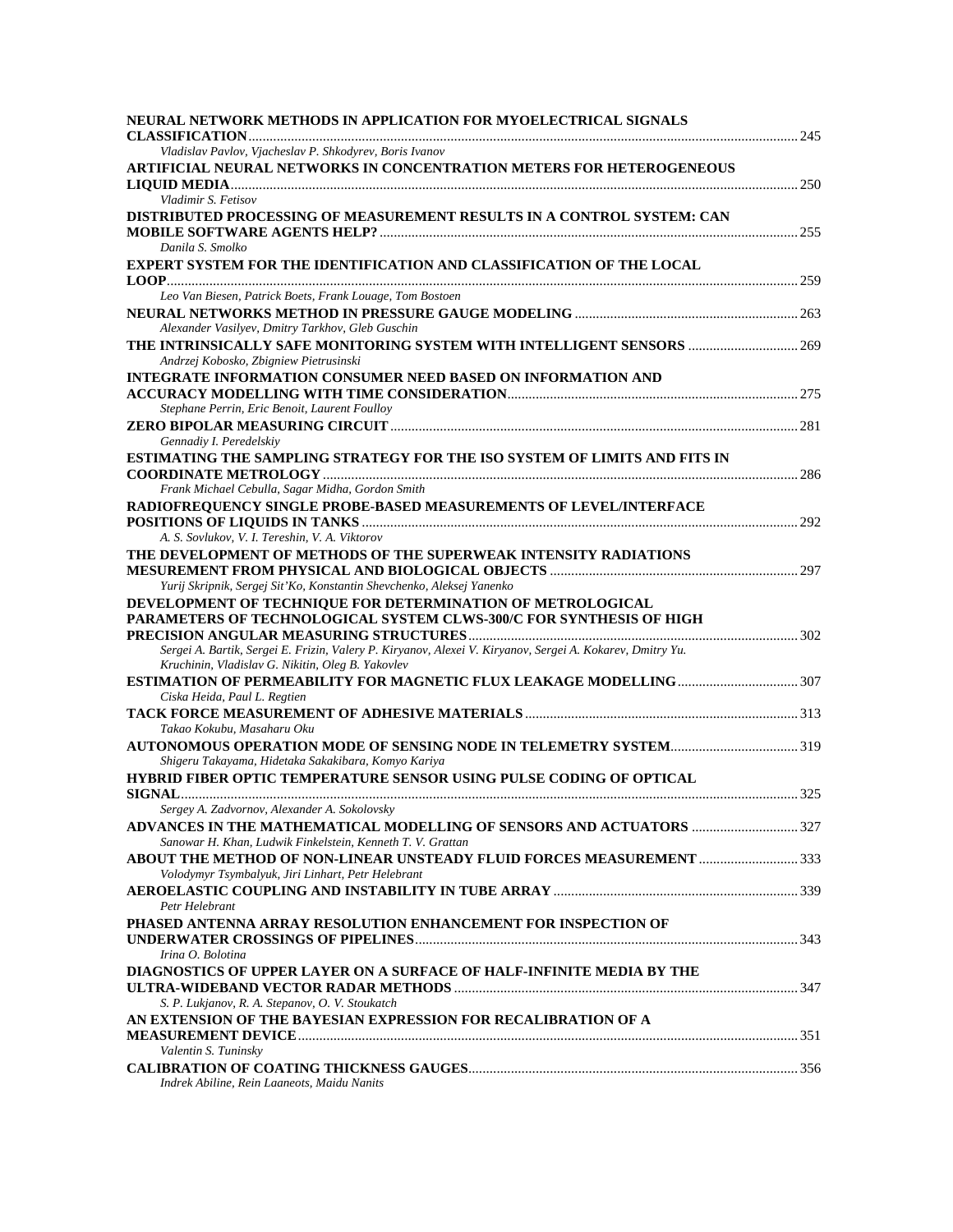| HARD- AND SOFTWARE INTERFACES ENABLING EFFICIENT INSPECTION PLANNING AT                                                         |  |
|---------------------------------------------------------------------------------------------------------------------------------|--|
| Susanne Töpfer, Gerhard Linss, Uwe Nehse                                                                                        |  |
| USING ORTHOGONAL SEQUENCES IN "BLIND" CALIBRATION OF AN ARRAY OF                                                                |  |
|                                                                                                                                 |  |
| Udaykiran Eduri, Franco Maloberti                                                                                               |  |
| THE ASPECTS OF CONSTRUCTION AND TECHNOLOGICAL PROBLEMS OF PORTABLE                                                              |  |
|                                                                                                                                 |  |
| Barbara Krzesaj-Janyszek                                                                                                        |  |
| A ROBUST LEAST SQUARE METHOD FOR CALIBRATION OF PRECISE OPTICAL                                                                 |  |
|                                                                                                                                 |  |
| Leonid A. Konopelko, Yuri A. Kustikov, Leonid A. Mokrushin, Victor V. Rastoskuev                                                |  |
| INCREASING OF ACCURACY OF TEMPERATURE MEASUREMENT BY METHOD OF                                                                  |  |
| COMPARISON PRIMARY CONVERTERS WITH AMBIGUOUS MEASURE OF RESISTANCE 379                                                          |  |
| B. D. Kolpak, V. V. Parakuda, B. M. Lisij, O. S. Sulima                                                                         |  |
| CALIBRATION AND VERIFICATION PARTICULARS OF MEASURING INSTRUMENTS  385<br>Aleksandr Doynikov, Edward Aslanyan, Victor Pivovarov |  |
| <b>IMPROVED TEMPERATURE CONTROL SYSTEM OF SECONDARY VOLTAGE STANDARD</b>                                                        |  |
|                                                                                                                                 |  |
| Roman Kochan, Juergen Niemeyer, Eugen Kryloshanski, Anatoly Sachenko, Oxana Boyko, Volodymyr Kochan                             |  |
|                                                                                                                                 |  |
| Roman Malaric, Ivan Lenicek, Krešimir Malaric                                                                                   |  |
| TWO-MODE FREQUENCY STABILIZATION OF AN INTERNAL MIRR NM HE-NE LASER  396                                                        |  |
| Hatem El-Hennawi, Mohamed Sobee, Mohamed Amer, Osama Terra                                                                      |  |
| DIGITAL FAULT LOCATION ESTIMATOR FOR POWER LINES BASED ON WALSH                                                                 |  |
|                                                                                                                                 |  |
| Roberto Micheletti, Renzo Pieri                                                                                                 |  |
| MODEL BASED AUTODIAGNOSTICS OF SEMICONDUCTOR COMPOUNDS SYNTHESIS                                                                |  |
|                                                                                                                                 |  |
| Marek Orzylowski, Zbigniew Rudolf                                                                                               |  |
| FAILURE DIAGNOSIS USING THE CHI-SQUARE SHEWHART CHART AND THE ART                                                               |  |
|                                                                                                                                 |  |
| Vadim A. Rumyantsev, Vyacheslav P. Shkodyrev                                                                                    |  |
| DEVELOPING THE ACCELERATED TESTS FOR ELABORATION OF THE                                                                         |  |
| R. E. Taymanov, N. P. Moiseeva                                                                                                  |  |
| MATHEMATICAL METHODS APPLICATION IN METROLOGICAL ASSURANCE OF                                                                   |  |
| SPECIAL MEASUREMENT INSTRUMENTS AND INFORMATION MEASUREMENT SYSTEMS  418                                                        |  |
| Anna G. Chunovkina, Roald E. Taymanov                                                                                           |  |
|                                                                                                                                 |  |
| R. Taymanov, K. V. Sapozshnikova                                                                                                |  |
|                                                                                                                                 |  |
| L. V. Efremov, K. Sapozhnikova                                                                                                  |  |
|                                                                                                                                 |  |
| Manus Henry, Mihaela Duta                                                                                                       |  |
| APPLYING SPECKLE-INTERFEROMETRY TO THE SHAPE MEASUREMENT OF MOVING                                                              |  |
|                                                                                                                                 |  |
| Andreas Meixner, Andreas Purde, Philipp Kirilenko                                                                               |  |
|                                                                                                                                 |  |
| Tsunehiko Nakanishi, Kozo Taguchi                                                                                               |  |
| OPTICAL-FLOW ESTIMATION USING SIMPLE GENETIC ALGORITHM FOR                                                                      |  |
| Makoto Ohki, Kousuke Miyake, Masaaki Ohkita                                                                                     |  |
|                                                                                                                                 |  |
| Thomas Allevard, Eric Benoit, Laurent Foulloy                                                                                   |  |
|                                                                                                                                 |  |
| Boris Ivanov, Vladislav Pavlov, Heinrich Ruser                                                                                  |  |
| METHODS OF RATING COMPETITORS FOR QUALITY AWARDS: TENTATIVE                                                                     |  |
|                                                                                                                                 |  |
| Vera Artemenko, Polina Martyusheva, Sergey V. Muravyov, Nadezhda Znamenschikova                                                 |  |